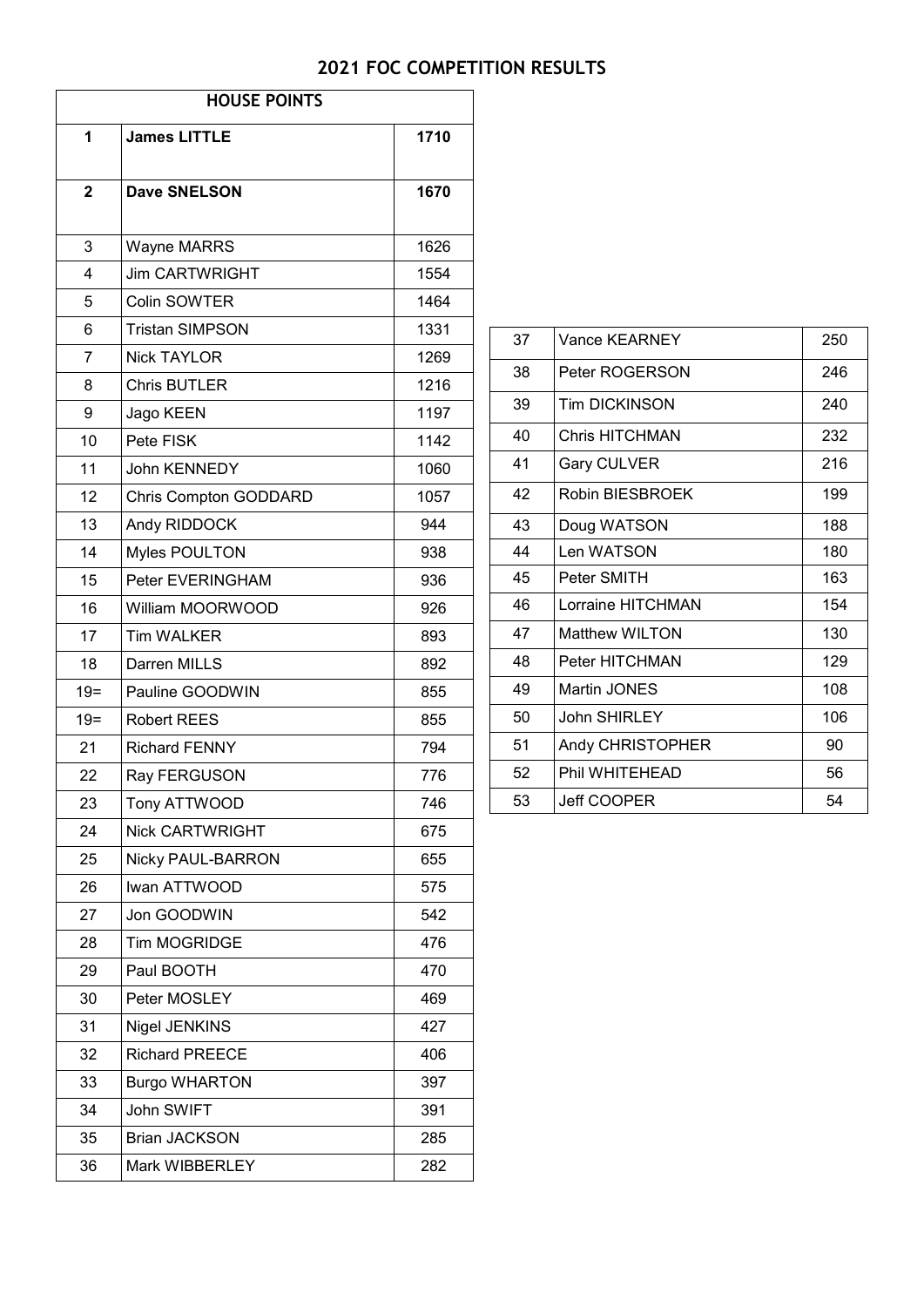| <b>BUMBLES TROPHY</b> |             |      |
|-----------------------|-------------|------|
| 1.                    | ∣Peter Fisk | 1070 |
| 2                     | Jon Goodwin | 542  |

# **GILLES VILLENEUVE and MARIO ANDRETTI TROPHIES**

*Unmodified V8 road-going cars (except* 

| 1            | <b>Jim Cartwright</b> | 1554 |
|--------------|-----------------------|------|
| $\mathbf{2}$ | <b>Chris Butler</b>   | 1216 |
| 3            | Peter Everingham      | 936  |

## **TARGA STRADALE MODIFICATO and MODENA ENGINEERING TROPHIES**

*Modified Dino, 308, 328 (except 308GT4 and Mondial)*

| 1            | Jago Keen            | 1197 |
|--------------|----------------------|------|
|              | (Targa Stradale      |      |
| $\mathbf{2}$ | <b>Myles Poulton</b> | 938  |
| 3            | <b>Robert Rees</b>   | 855  |

| <b>DAVID HATHAWAY TROPHY</b>                                         |                     |      |
|----------------------------------------------------------------------|---------------------|------|
| Modified 348, F355, 348 Challenge, and F355<br><b>Challenge cars</b> |                     |      |
| 1.                                                                   | <b>Wayne Marrs</b>  | 1682 |
| 2                                                                    | <b>Colin Sowter</b> | 1387 |

## **FF CORSE CUP**

**Winner of the Ferrari Club Racing Series**

**Nigel Jenkins**

#### **STEPHEN LANGTON AWARD**

*Unmodified V8 road-going cars F355, 360, 430* 

| 1. | <b>Dave Snelson</b> | 1670 |
|----|---------------------|------|
| 2  | Nick Taylor         | 556  |

#### **COTSWOLD TROPHY**

*Any Ferrari scoring the most points on scratch in the PFHC* 

| 1 | <b>Dave Snelson</b> | 1670 |
|---|---------------------|------|
| 2 | John Kennedy        | 1060 |
| 3 | Pauline Goodwin     | 855  |

#### **HILLCLIMB TROPHY**

*Driver scoring the most points on Handicap in the PFHC*

|   | <b>Dave Snelson</b> | 58 |
|---|---------------------|----|
| 2 | John Kennedy        | 49 |
| 3 | <b>Tony Attwood</b> | 30 |

| <b>FRANK BOTT TROPHY</b>      |                                       |     |
|-------------------------------|---------------------------------------|-----|
| Winner of the Pirelli Ferrari |                                       |     |
| <b>Hillclimb Trophy</b>       |                                       |     |
| 1                             | Dave Snelson                          | 160 |
|                               | (Frank Bott Trophy)                   |     |
| 2                             | John Kennedy                          | 114 |
|                               | (Essex Challenge Cup:<br>2nd Overall) |     |
| 3                             | <b>Tony Attwood</b>                   | 108 |
|                               | (Essex Challenge Cup                  |     |

| <b>DEREK COLLINS TROPHY</b> |                     |     |
|-----------------------------|---------------------|-----|
| 1                           | <b>Tony Attwood</b> | 585 |
| $\mathcal{P}$               | Iwan Attwood        | 575 |